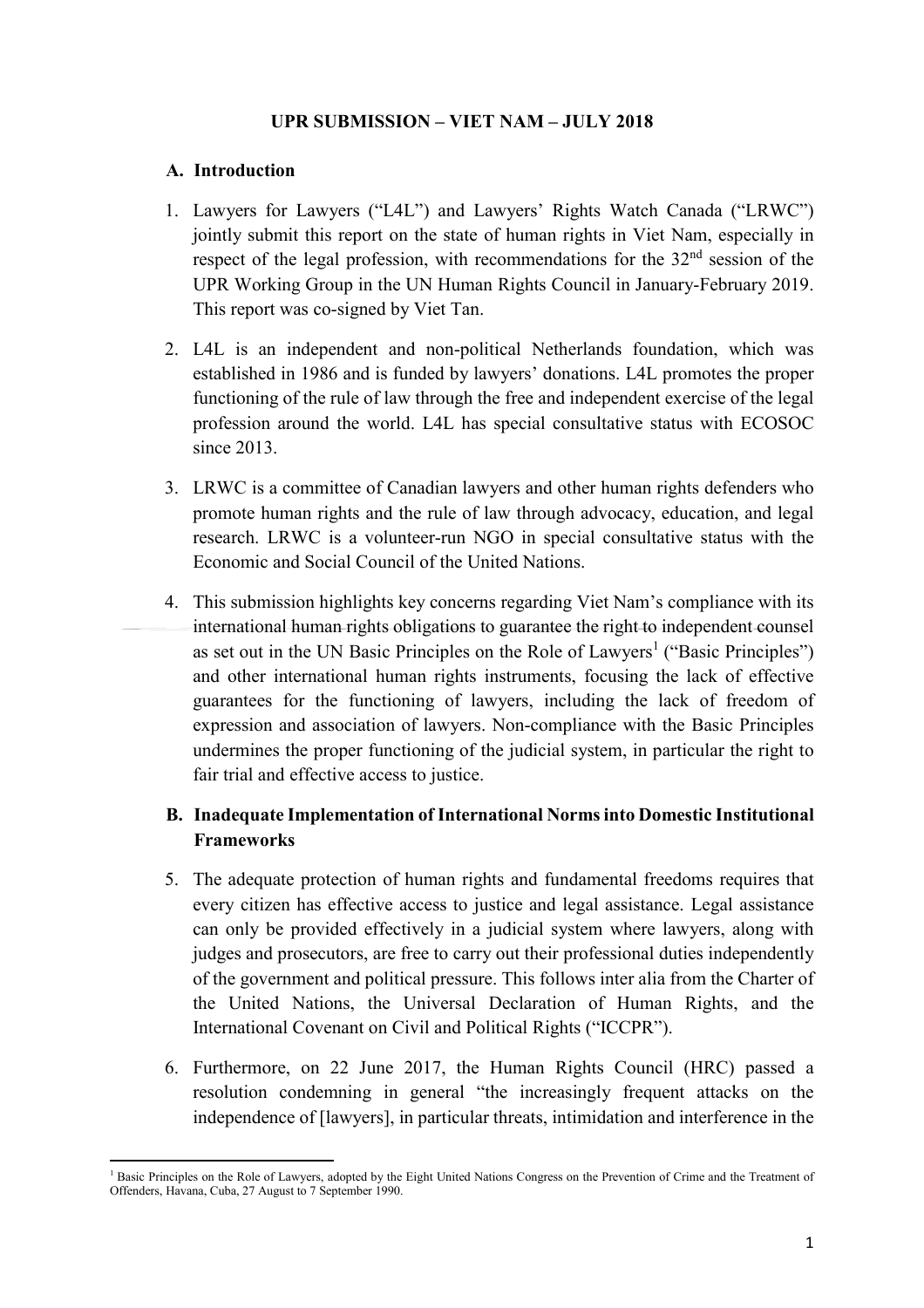discharge of their professional functions". The HRC expressed its deep concern "about the significant number of attacks against lawyers and instances of arbitrary or unlawful interference with or restrictions to the free practice of their profession" and called upon States "to ensure that any attacks or interference of any sort against lawyers are promptly, thoroughly and impartially investigated and that perpetrators are held accountable".<sup>2</sup>

- 7. In its task of promoting and ensuring the proper role of lawyers, the Government of Viet Nam (Viet Nam) should respect and take into account the Basic Principles within the framework of its national legislation and practice. The Basic Principles provide a concise description of international standards relating to key aspects of the right to independent counsel. Adherence to the Basic Principles is considered a fundamental pre-condition to fulfilling the requirement that all persons have effective access to independent legal assistance.<sup>3</sup>
- 8. During the Universal Periodic Review ("UPR") 2<sup>nd</sup> cycle in 2014, Viet Nam received and accepted two recommendations<sup>4</sup> regarding ensuring a favourable environment for the activities of human rights defenders, and the right to freedom of expression of human rights defenders<sup>5</sup>. Viet Nam also received and accepted one recommendation with respect to effective and equal access to lawyers.<sup>6</sup> In its midterm report for the assessment on the implementation of recommendations made during the UPR in 2014, issued in February 2017, Viet Nam stated that by February 2017 it had implemented 129 out of 182 recommendations made during the review in  $2014^7$ .
- 9. However, reports gathered by L4L and LRWC, including information received from Viet Nam demonstrate Viet Nam's failure to uphold the necessary guarantees for the proper functioning of the legal profession as set out in the Basic Principles. Consequently, lawyers encounter difficulties in carrying out their professional duties independently. This also undermines the proper functioning of the judicial system, including the right to fair trial.

<sup>&</sup>lt;sup>2</sup> UN Human Rights Council, Independence and impartiality of the judiciary, jurors and assessors, and the independence of lawyers A/HRC/RES/35/12, 22 June 2017, [http://ap.ohchr.org/documents/dpage\\_e.aspx?si=A/HRC/35/L.20](http://ap.ohchr.org/documents/dpage_e.aspx?si=A/HRC/35/L.20)

<sup>&</sup>lt;sup>3</sup> During its 29th session (from 15 June – 3 July 2015), the Human Rights Council adopted without a vote a resolution on the independence and impartiality of the judiciary, jurors and assessors, and the independence of lawyers. While recalling the Basic Principles on the Role of Lawyers and condemning the increasingly frequent attacks on the independence of lawyers, in particular threats, intimidation and interference in the discharge of their professional functions, the Human Rights Council reminded all States of their duty "to uphold the integrity of [lawyers] and to protect them, as well as their families and professional associates, against all forms of violence, threat, retaliation, intimidation and harassment resulting from the discharging of their functions, and to condemn such acts and bring the perpetrators to justice". See UN Human Rights Council, Independence and impartiality of the judiciary, jurors and assessors, and the independence of lawyers A/HRC/RES/29/6, [http://ap.ohchr.org/documents/dpage\\_e.aspx?si=A/HRC/29/L.11](http://ap.ohchr.org/documents/dpage_e.aspx?si=A/HRC/29/L.11)

<sup>4</sup> Report of the Working Group on the Universal Periodic Review of Viet Nam, A/HRC/26/6, 2 April 2014, p. 21-24.

<sup>5</sup> Article 9.3 of the UN Declaration on Human Rights Defenders reads: '[…] everyone has the right, individually and in association with others, inter alia: (c) To offer and provide professionally qualified legal assistance or other relevant advice and assistance in defending human rights and fundamental freedoms'. We therefore understand human rights defenders to include lawyers. The recommendations on human rights defenders are also applicable to lawyers.

<sup>6</sup> Report of the Working Group on the Universal Periodic Review of Viet Nam, A/HRC/26/6, 2 April 2014, p. 21-24, and Addendum 1: Views on conclusions and/or recommendations, voluntary commitments and replies presented by the State under review.<br><sup>7</sup> Information paper – New developments in national legislation on human rights and updates on the implementati

recommendations accepted by Viet Nam, 29 March 2017, available on:

<https://lib.ohchr.org/HRBodies/UPR/Documents/Session18/VN/VietNam2ndCycle.pdf>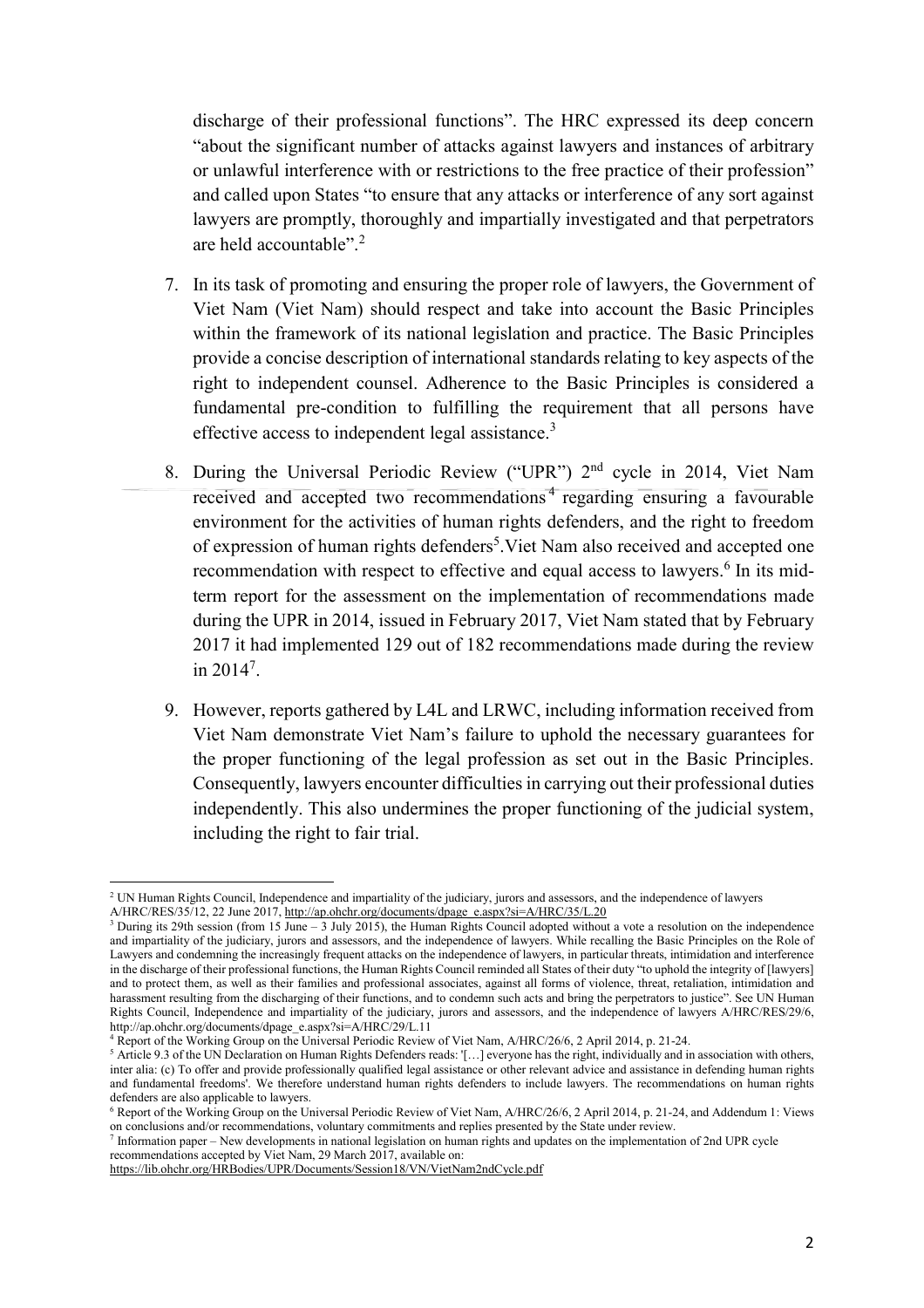## **C. No Effective Guarantees for the Functioning of Lawyers**<sup>8</sup>

10. In the last years, the crackdown on freedom of expression has intensified. Reports indicate that in 2017, Viet Nam authorities have detained or exiled many peaceful activists and bloggers. <sup>9</sup> Human rights lawyers who work on sensitive cases frequently face reprisals either in relation to their own human rights advocacy or their legal representation of people seen as critical of the Government. They are the subject of, amongst other things, threats, harassment, intimidation and assaults. This is illustrated in the following cases:

## *Tran Thu Nam and Le Luan*

*On 3 November 2015, human rights lawyers Tran Thu Nam and Le Luan were physically assaulted by eight masked men. Both Tran Thu Nam and Le Luan sustained several injuries, including to their faces, requiring medical treatment in the local hospital. It is believed that they were targeted in connection to their legitimate activities as lawyers.*

*Tran Thu Nam and Le Luan are well-known Hanoi-based human rights lawyers who provide legal support to victims of police brutality and other human rights abuses perpetrated by state authorities. At the time of the attack, they were providing legal support to the family of Do Dang Du, who died on 10 October 2015 in police custody after being held there for two months on a charge of theft. The lawyers questioned the validity of the autopsy carried out on Do Dang Du's body as it failed to include an examination of internal organs, which could prove that he died as a result of injuries sustained in a beating.*

*The attack on Tran Thu Nam and Le Luan happened right after their meeting with the family of Do Dang Du to discuss further steps in the legal proceedings regarding his death in police custody. Do Thi Mai, Du's mother, witnessed the attack.* <sup>10</sup>

#### *Vo An Don*

*Vo An Don provides free legal services to different groups including people who live in poverty, people who are members of ethnic minorities, and children in conflict with the law (youth accused of crimes). He has acted as legal representative in more than 200 court cases on a pro-bono basis.*

*In 2012, Vo An Don represented the wife of a victim of police brutality. Her husband was beaten to death by the police while in custody. As a result of his work as a lawyer representing victims of police brutality, Vo An Don has been subjected to harassment and retaliation by the authorities. He has received several death threats*

<sup>9</sup> Open Letter to Reject the EU-Vietnam FTA: NO FREE TRADE WITH UNFREE REGIMES, available at: <http://www.advocatenvooradvocaten.nl/wp-content/uploads/EU-open-letter-to-reject-FTA.pdf>

 $\overline{a}$ <sup>8</sup> Basic Principles on the Role of Lawyers, principles 16, 17, 18, 19, 20, 21, 22.

<sup>10</sup> <http://www.advocatenvooradvocaten.nl/11293/vietnam-human-rights-lawyers-tran-thu-nam-and-le-luan-attacked/>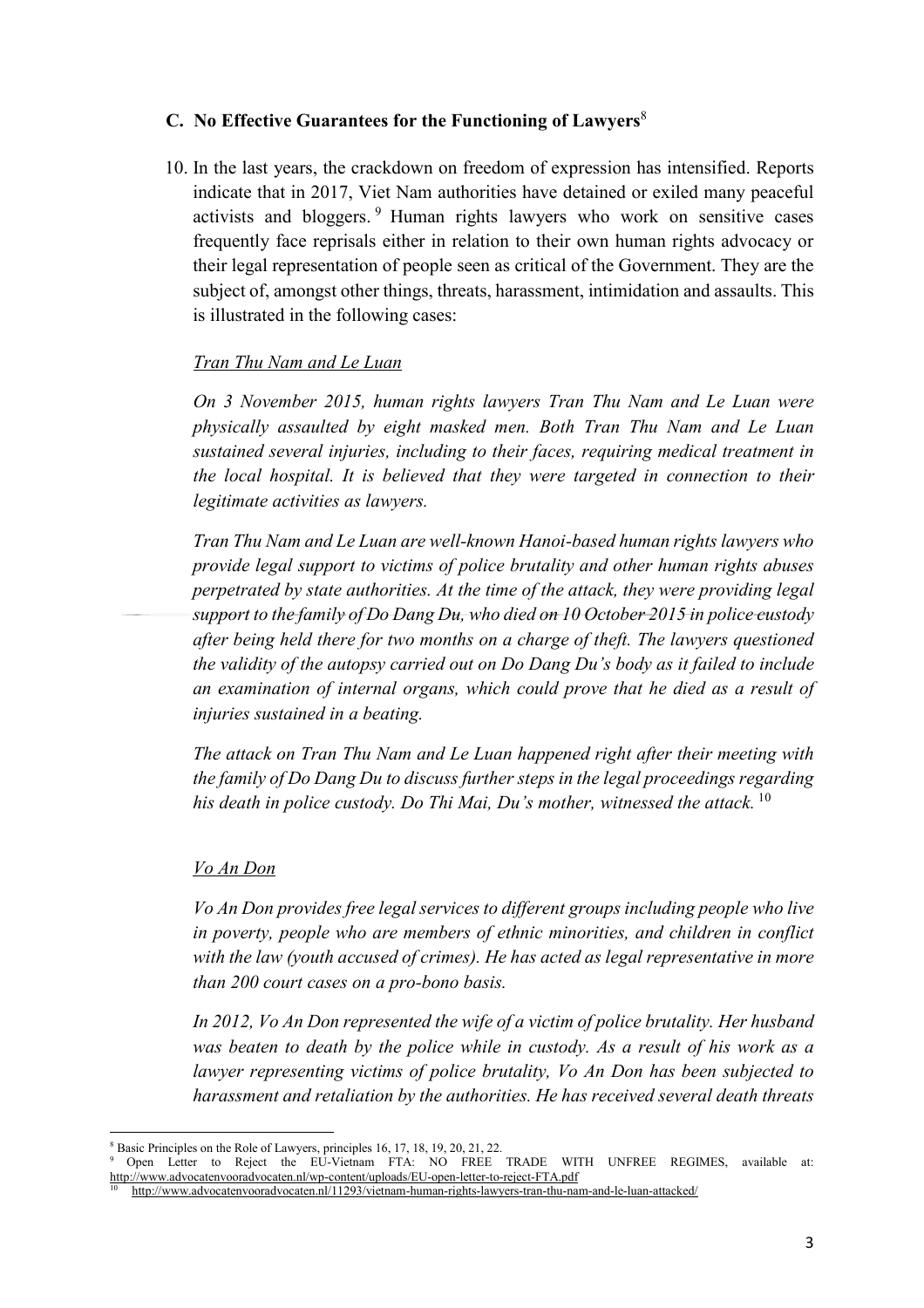*from the police and hired thugs. Moreover, on 8 January 2015, Vo An Don received an order from the authorities to audit his law practice. As his law office was the only law office in the city to be audited in 2015, this may constitute another act of harassment.*

11. Article 16 of the Basic Principles states that governments must "ensure that lawyers are able to perform all of their professional functions without intimidation, hindrance, harassment or improper interference ... and shall not suffer, or be threatened with, prosecution or administrative, economic or other sanctions for any action taken in accordance with recognized professional duties, standards and ethics". Some lawyers in Viet Nam have even been subjected to arrests and prosecution in connection to their professional activities or in relation to their human rights advocacy. This is demonstrated by the following examples:

### *Le Quoc Quan*

*Le Quoc Quan was arrested on 27 December 2012 on alleged charges of tax evasion. Following his arrest, he was held incommunicado and denied permission to see his lawyer for two months. Repeated requests by his family to visit him were also denied. Le Quoc Quan first saw a family member at his trial on 2 October 2013, at which time he was convicted of evading corporate income tax and sentenced to 30 months imprisonment and a fine of 1.2 billion dong (approximately USD \$59,000.00).* 

*In 2013, the United Nations Working Group on Arbitrary Detention ("UNWGAD") determined that the detention of Le Quoc Quan was arbitrary and in violation of Articles 9 and 14 of the ICCPR. The UNWGAD stated that his detention might be the result of his peaceful exercise of human rights. It found that Le Quoc Quan had been targeted for his work as an activist and blogger and called for his immediate release or for his conviction to be reviewed by an independent court. It also recommended that Viet Nam pay damages to Le Quoc Quan for his arbitrary detention. The UNWGAD emphasized Viet Nam's obligations as a state party to the ICCPR and urged Viet Nam to bring its laws in conformity with international law, in particular international human rights law.*

*On 18 February 2014, the Court of Appeal in Hanoi upheld Le Quoc Quan's conviction. The decision of the UNWGAD was not considered in the judgment.<sup>11</sup> Le Quoc Quan served his full sentence of 30 months in jail. He was released from prison on 27 June 2015. He has been under continuous surveillance since that time.* 

<sup>&</sup>lt;sup>11</sup> On 16 September 2014, L4L made an oral statement<sup>11</sup> during the General Debate of the Human Rights Council. L4L pointed at the fact that Viet Nam is a member<sup>11</sup> of the Human Rights Council and called on Council to insist:

<sup>-</sup> that Viet Nam protect its lawyers, instead of detaining them, - that Viet Nam comply with the Opinions of the WGAD, and

<sup>-</sup> that Viet Nam release Le Quoc Quan immediately.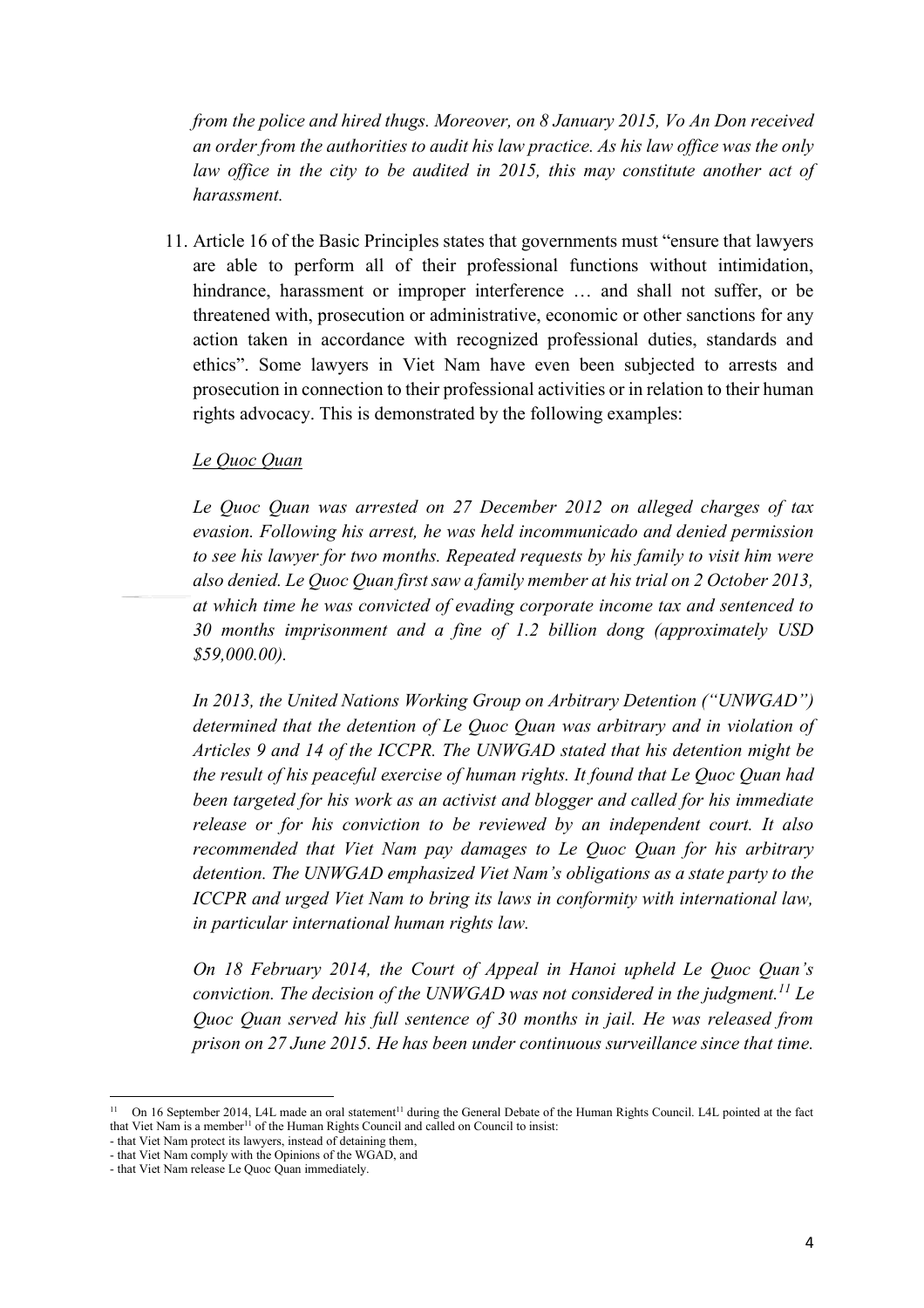*His license to practice law has not been reinstated. Effectively, this means that he is unable to work as a lawyer.*

# *Lawyer Nguyen Van Dai together with seven other human rights defenders 12*

*Nguyen Van Dai has provided legal assistance to government critics and members of religious minorities. On 16 December 2015, Nguyen Van Dai was arrested<sup>13</sup> while he was on his way to a meeting with delegates from the European Union as part of the annual EU-Viet Nam Dialogue on Human Rights. 14 His house was searched, items of property seized, and he was transferred immediately to a detention centre. Hereafter, Nguyen Van Dai was held incommunicado for a long period of time.*

*The UN High Commissioner for Human Rights, the European Parliament, the United States' State Department, and a coalition of 26 non-government organizations criticized Nguyen Van Dai's ongoing detention and called for his release. The UNWGAD in an Opinion released in June 2017, called for his immediate and unconditional release after determining that his arrest and detention were arbitrary and designed to prevent him from exercising his right to freely express his views on the political and human rights situation in Viet Nam. According to the UNWGAD "the repetitive and systematic harassment, assault and detention of Mr. Dai by the Vietnamese authorities for more than 10 years, which was alleged by the source and not contested by the Government, indicate that Mr. Dai's present detention is part of a pattern of persecution for his activities as a human rights defender." Notably the UNWGAD also recognized that the arbitrary deprivation of liberty of persons in Viet Nam is a systemic problem and cautioned that "widespread or systematic imprisonment or other severe deprivation of liberty in violation of the rules of international law may constitute crimes against humanity."<sup>15</sup>*

*In April 2018, lawyer Nguyen Van Dai and seven other human rights defenders, were summarily convicted of "carrying out activities aimed at overthrowing the people's administration" under the Penal Code Article 109<sup>16</sup>. All eight persons were sentenced to lengthy prison sentences, ranging from seven to 15 years in prison.<sup>17</sup>* 

Lawyer Nguyễn Văn Đài - 15 years in prison and 5 years' probation;

 $\overline{a}$ <sup>12</sup> The eight human rights defenders were arrested and subjected to prolonged detention prior to being summarily convicted and sentenced. Each was continually detained from the date of arrest: Nguyễn Văn Đài and Lê Thu Hà were arrested 16 December 2015; Trương Minh Đức, Nguyễn Bắc Truyển, and Pham Văn Trội were arrested in July 2017; Nguyễn Văn Tuc was arrested 1 September 2017; and, Trần Thị Xuân was arrested 17 October 2017.

<sup>&</sup>lt;sup>13</sup> http://www.advocatenvooradvocaten.nl/11372/vietnam-nguyen-van-dai-attacked-and-arrested/

<sup>14</sup> *[http://eeas.europa.eu/statements-eeas/2015/151216\\_02\\_en.htm](http://eeas.europa.eu/statements-eeas/2015/151216_02_en.htm)*

<sup>15</sup> http://www.advocatenvooradvocaten.nl/12748/vietnam-wgad-calls-for-immediate-release-of-nguyen-van-dai/

<sup>16</sup> http://www.advocatenvooradvocaten.nl/13272/vietnam-nguyen-van-dai-sentenced-to-15-years-in-prison/

<sup>&</sup>lt;sup>17</sup> Nguyễn Văn Đài, Trương Minh Đức, Nguyễn Trung Tôn, Nguyễn Bắc Truyền, Lê Thu Hà, and Pham Văn Trội were convicted and sentenced by a Ha Noi court in a one-day proceeding on 5 April 2018. Nguyễn Văn Tuc and Trần Thị Xuân were convicted by courts in Thai Binh and Nghe An respectively on 10 and 11 April 2018. Sentences imposed:

Nguyễn Văn Tuc, Deputy Chari, Brotherhood for Democracy - 13 years in prison and 3 years' probation;

Journalist Trương Minh Đức and pastor Nguyễn Trung Tôn - 12 years in prison and 3 years' probation;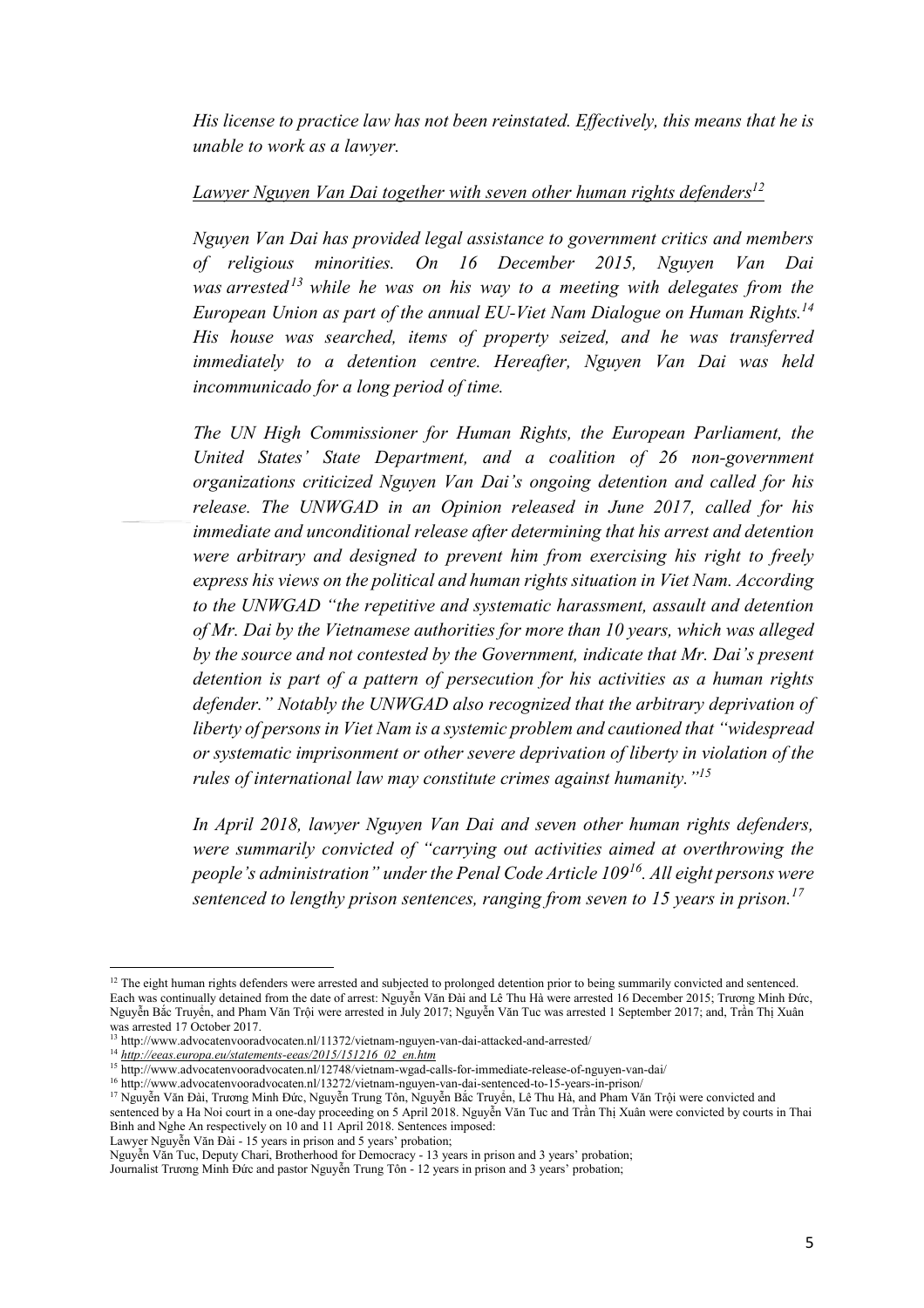*Accusations against the defendants arose from their peaceful exercise of rights to expression, association, assembly, participate in public affairs and engage in human rights advocacy. Accusations included advocating for the establishment of a free market economy and a democratic government, calling on international organizations to speak out against human rights violations and giving legal support to dispossessed farmers and victims of the Formosa pollution disaster.*

*Nguyễn Văn Đài and Lê Thu Hà were released from prison and exiled to Germany on 6 June 2018.*

12. Governments must protect lawyers from unfair or arbitrary disciplinary proceedings. Disciplinary action against lawyers must be based solely upon a code of professional conduct which is consistent with recognized ethical and professional standards including the Basic Principles<sup>18</sup>. Before the UPR review of Viet Nam in 2014, several leading human rights lawyers had been disbarred, including lawyers Le Cong Dinh, Nguyen Van Dai, and Le Quoc Quan. More recently, other lawyers in Viet Nam have been disbarred or are facing disbarment or other disciplinary actions on improper grounds. The case of Vo An Don is an example of this:

#### *Vo An Don*

*Vo An Don provides free legal services to people who live in poverty, members of ethnic minorities, and youth charged with crimes. He has acted as legal representative in more than 200 court cases on a pro-bono basis.*

*In 2012, Vo An Don represented the wife of a victim of police brutality. Her husband was beaten to death by the police while in custody. Several Vietnamese government offices, such as the police, prosecutors, and the court of Tuy Hoa City, where the trial took place, requested the Phu Yen Bar Association to cancel Vo An Don's license to practice law. On 21 January 2012, the Phu Yen Bar Association sent a communication to the police, prosecutors, and the court of Tuy Hoa City, in which they asked authorities to withdraw the request for cancellation of Vo An Don's license to practice law. According to the Phu Yen Bar Association, the request to withdraw Vo An Don's license was ill- founded and authorities had no jurisdiction to make such a request.*

*On 26 November 2017, the Phu Yen Bar Association announced its decision to disbar Vo An Don. Vo An Don was part of the legal team representing Nguyen Ngoc Nhu Quynh (also known as "Me Nam" or "Mother Mushroom") and was set to represent his client on 30 November 2017. The Phu Yen Bar Association gave the following reasons for the disbarment: "[for] abusing freedom of speech, producing*

Lawyer Nguyễn Bắc Truyển - 11 years in prison and 3 years' probation; Lê Thu Hà, Secretary and translator, Brotherhood for Democracy - 9 years in prison and 2 years' probation;

Pham Văn Trội, Engineer - 7 years in prison and 1 year probation; Trần Thị Xuân - 9 years in prison and 5 years probation.

 $18$  This follows from Basic Principles 16 and 29.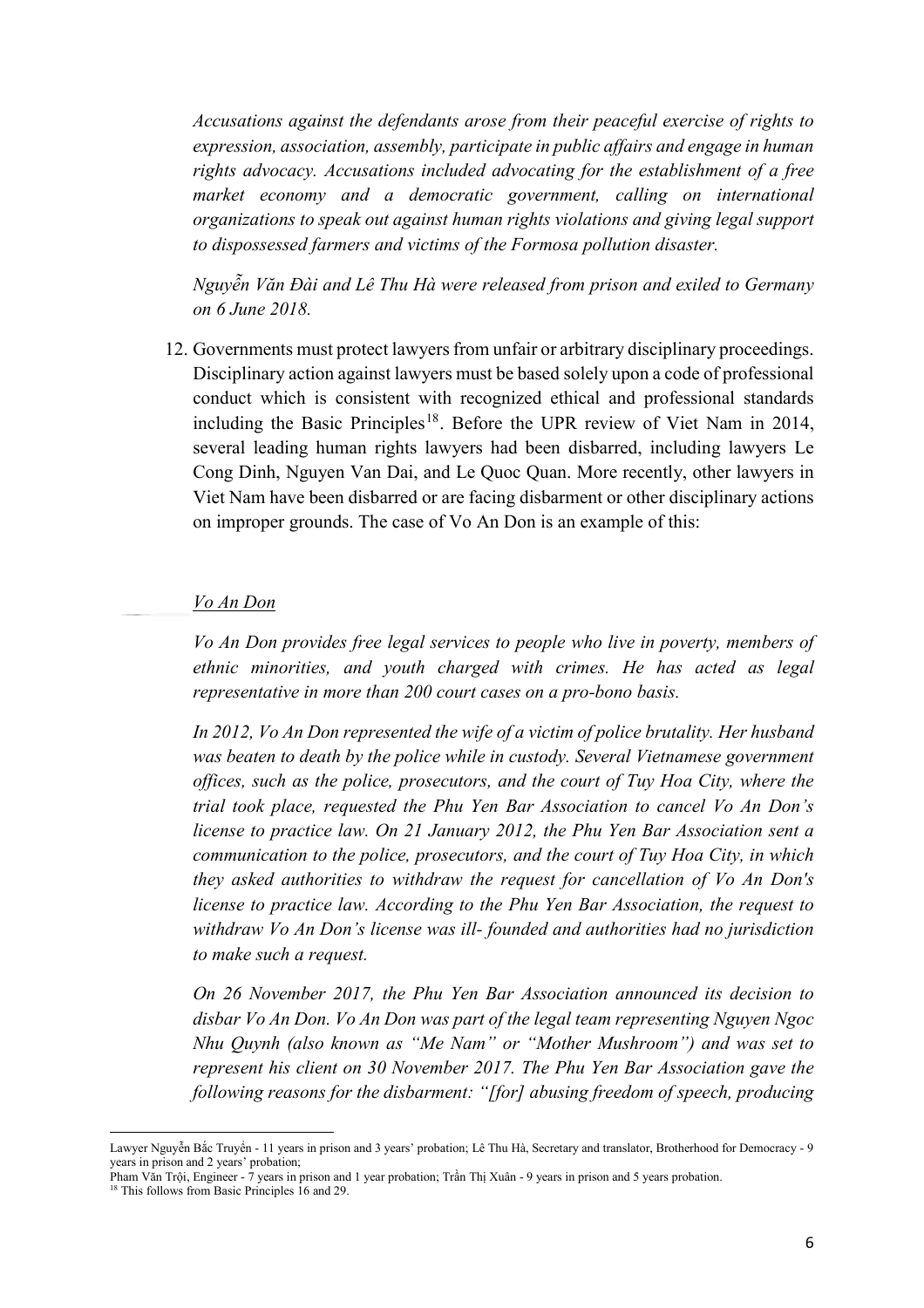*many articles, video clips, speeches, and giving interviews to foreign newspapers and foreign entities, making up stories to denigrate lawyers and judicial offices, the Party, and the State of Viet Nam. [He] aimed to stir, propagandize, and distort the truth, which seriously blackened the prestige of the Party, the State, judicial offices, and Vietnamese lawyers".<sup>19</sup>*

13. Lawyers play a fundamental role in defending human rights by providing independent legal services. Subjecting lawyers and other human rights defenders to arbitrary conviction, prolonged and arbitrary detention, harassment, disciplinary proceedings, and arrests has a chilling effect on lawyers, human rights defenders, and human rights advocacy. In the absence of lawyers and other human rights defenders, who are vital for promoting the enforcement of internationally protected rights and accountability for violations, abuses of rights will proliferate.

## **D. Freedom of expression and assembly of lawyers and other human rights defenders**

- 14. Lawyers, like any other individual, have the right to freedom of expression. In particular, they have the right to take part in public discussion of matters concerning the law, the administration of justice, and the promotion and protection of human rights. <sup>20</sup> The freedom of expression that lawyers enjoy in connection to their professional functions should not only be guaranteed in light of the rights of the lawyer, but also in protection of the rights of their clients. The lawyer should be enabled to effectively protect the rights and interests of his or her client.
- 15. As was demonstrated by the case of Nguyen Van Dai and other human rights defenders above, articles 109 and 117 (formerly articles 79 and 88) of the Penal Code ("conducting propaganda" against the State and statements aiming to "overthrow" the State) are frequently invoked to imprison lawyers, bloggers and human rights defenders for the peaceful exercise of their rights to free expression.<sup>21</sup> Many international human rights groups have condemned Viet Nam for noncompliance with international standards of freedom of expression.<sup>22</sup> During the

 $\overline{a}$ <sup>19</sup> From Human Rights Watch's article "Vietnam: EU should press for release of political prisoners" 28 November 2017, (available at: [https://www.hrw.org/news/2017/11/28/vietnam-eu-should-press-release-political-prisoners\)](https://www.hrw.org/news/2017/11/28/vietnam-eu-should-press-release-political-prisoners)

This follows from Article 23 of the Basic Principles.

<sup>&</sup>lt;sup>21</sup> Amnesty International, Annual Report 2015/2016: Vietnam, available at https://www.amnesty.org/en/countries/asia-and-the-pacific/vietnam/report-viet-nam/; Freedom House, Freedom of the Press 2015: Vietnam, available at https://freedomhouse.org/report/freedompress/2015/vietnam.

<sup>22</sup> See, for example: HRW, *World Report 2018: Vietnam, Events of 2017* https://www.hrw.org/world-report/2018/country-chapters/vietnam: 'Vietnam frequently used vaguely worded penal code provisions during the year to crack down on dissent…during 2017, authorities arrested at least 21 rights bloggers and activists…for exercising their civil and political rights in a way that the government views as threatening national security...at least 10 additional people had already been put on trial, convicted, and sentenced to between 5 to 10 years in prison'; Amnesty International, *Annual Report 2017/2018: Vietnam*, available at [https://www.amnesty.org/en/countries/asia-and-the-pacific/viet-nam/report](https://www.amnesty.org/en/countries/asia-and-the-pacific/viet-nam/report-viet-nam/#endnote-2)[viet-nam/:](https://www.amnesty.org/en/countries/asia-and-the-pacific/viet-nam/report-viet-nam/#endnote-2) 'The crackdown on freedom of expression and criticism of government actions and policies intensified, causing scores of peaceful activists to flee the country. At least 29 activists were arrested during the year.' OHCHR, *Summary prepared by the OHCHR in accordance* with paragraph 15 (b) of the annex to Human Rights Council resolution 5/1 and paragraph 5 of the annex to Council resolution 16/21: Viet *Nam*, Human Rights Council Working Group on the Universal Periodic Review, 18<sup>th</sup> Sess., UN Doc. No. A/HR Committee/WG.6/18/VNM/3 (4 November 2013), ('OHCHR Summary for the UPR Viet Nam November 2013') par. 52; *See also* Amnesty International, *Annual Report 2017/2018: Vietnam*, available at [https://www.amnesty.org/en/countries/asia-and-the-pacific/viet-nam/report-viet-nam/;](https://www.amnesty.org/en/countries/asia-and-the-pacific/viet-nam/report-viet-nam/#endnote-2) Freedom House, *Freedom in the World 2018: Vietnam*, [https://freedomhouse.org/report/freedom-world/2018/vietnam.](https://freedomhouse.org/report/freedom-world/2018/vietnam)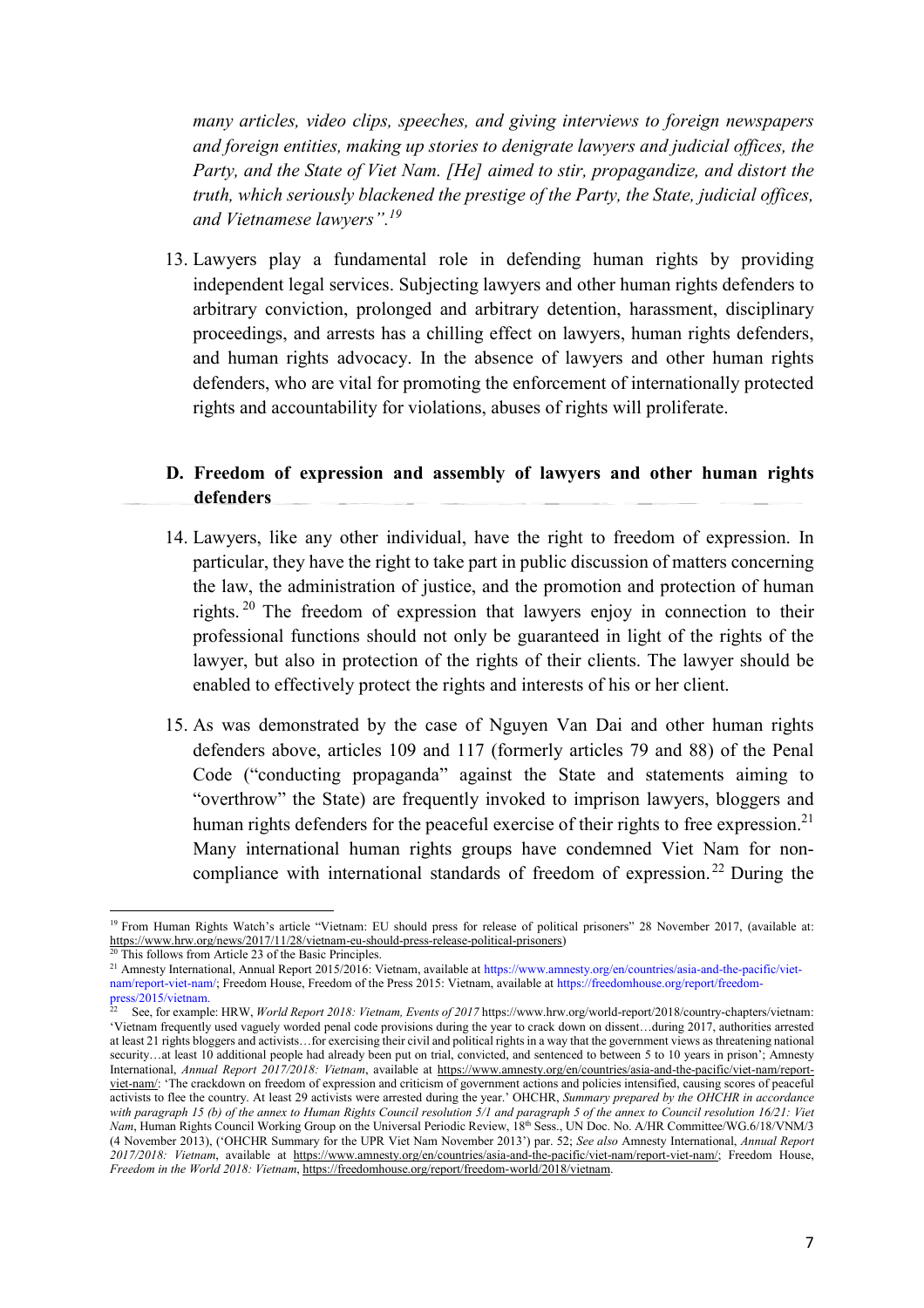second cycle UPR of Viet Nam, several states recommended Viet Nam to make changes to the Penal Code and the judicial system to ensure compliance with Viet Nam's international law obligations and prevent further use of the criminal law system to criminalize the peaceful exercise of protected rights.<sup>23</sup>

- 16. The UNWGAD, in its Opinion 40/2016, urged Viet Nam to bring Article 79 (now Article 109) and other provisions which it described as "vague and overly broad and ... used to restrict the exercise of human rights" into conformity with the country's commitments under international human rights law. <sup>24</sup> Furthermore, in October 2016, the Office of the United Nations High Commissioner for Human Rights urged Viet Nam to repeal Article 88 (now article 117), as well as other provisions that breach international human rights standards such as articles 79 of the Penal Code. He also called for the immediate release of all individuals detained in connection with these provisions, on the basis that "[t]he overly broad, ill-defined scope of this law makes it all too easy to quash any kind of dissenting views and to arbitrarily detain individuals who dare to criticize Government policies."<sup>25</sup>
- 17. The international criminal law principle of legality (*nullum crimen sine lege*) provides that no crime or punishment can exist without a legal ground and that a person cannot be legitimately convicted for acts against which there are no enforceable laws and thus no notice of what is unlawful either before the impugned act takes place or before trial. This requirement of certainty and notice has its basis in customary international law and has been codified in many international instruments, including the UDHR Article 11(2) and the ICCPR Article 14 (3), 15.

<sup>&</sup>lt;sup>23</sup> "Ensure that the 1999 Penal Code and 2003 Criminal Procedures Code, and their implementation are consistent with its international human rights obligations" (Norway);

<sup>&</sup>quot;Expedite implementation of the reform of the judicial system and intensify within the system a culture of systematic respect of human rights" (Cape Verde);

<sup>&</sup>quot;Take steps to amend its Penal Code to ensure that it cannot be applied in an arbitrary manner to prevent freedom of expression" (Finland);

<sup>&</sup>quot;Repeal or amend ambiguous provisions relating to national security in the Penal Code to prevent those provisions being applied in an arbitrary manner to stifle legitimate and peaceful dissent, debate and freedom of expression" (Denmark );

<sup>&</sup>quot;Give space to non-state media, and that make Criminal Code Articles 79, 88 and 258 more specific and consistent with international human rights obligations on freedom of expression" (Australia);

<sup>&</sup>quot;Amend the provisions concerning offences against national security which could restrict freedom of expression, including on the Internet, particularly articles 79, 88 and 258 of the Penal Code, to ensure its compliance with Viet Nam's international obligations, including ICCPR" (Canada);

<sup>&</sup>quot;Repeal or modify the Penal Code relating to national security particularly Articles 79, 88 and 258, in order to prevent those articles from being applied in an arbitrary manner to impede freedom of opinion and expression, including on the Internet" (France).

<sup>&</sup>lt;sup>24</sup> Working Group, Nguyen Dang Minh Man v. Viet Nam, Opinion No. 40/2016, UN Doc. No. A/HRC/WGAD/2016 (20 September 2016).

<sup>&</sup>lt;sup>25</sup> OHCHR, UN Human Rights Chief urges Viet Nam to halt crackdown on bloggers and rights defenders (14 October 2016), http://www.ohchr.org/EN/NewsEvents/Pages/DisplayNews.aspx?NewsID=20679&LangID=E.